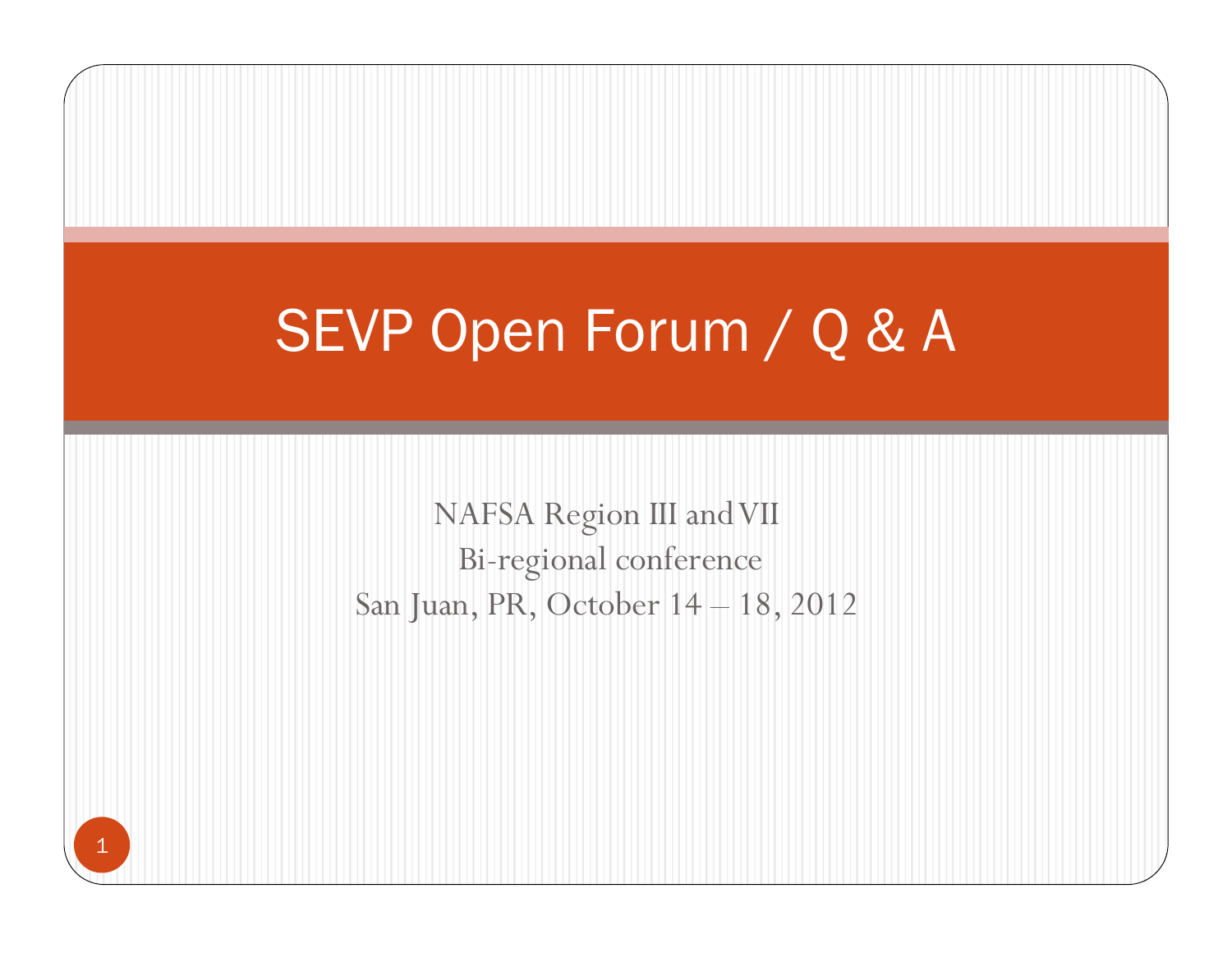## **Participants**

- $\bullet$ Nosotros….
- $\bullet$  Moderators:
	- Robin Catmur, NAFSA RegOmbud and UGA
	- Regina Henry, NAFSA RegOmbud and OSU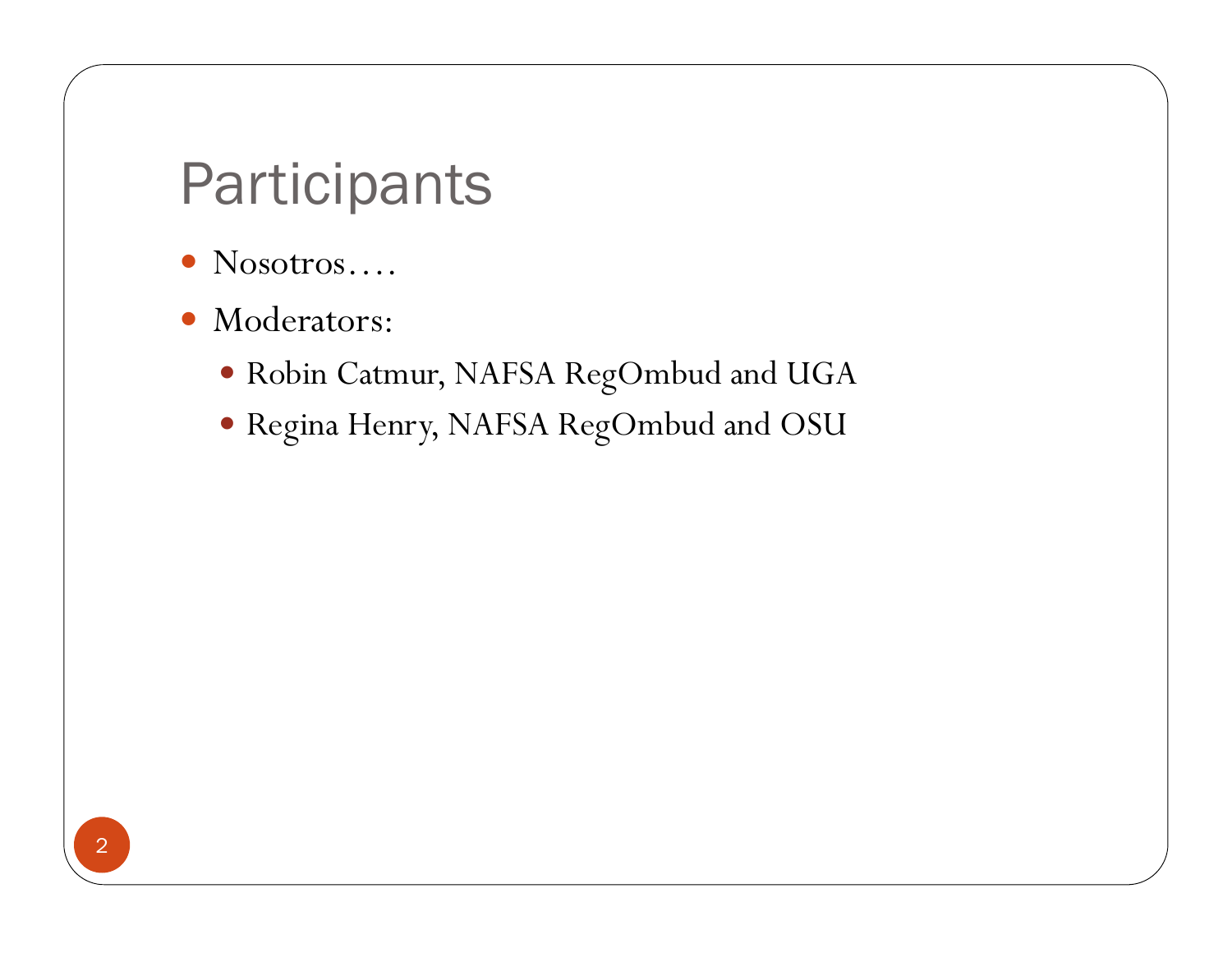## Agenda – pretty basic….

- Updates and reminders of recent changes or issues
- $\bullet$  Q & A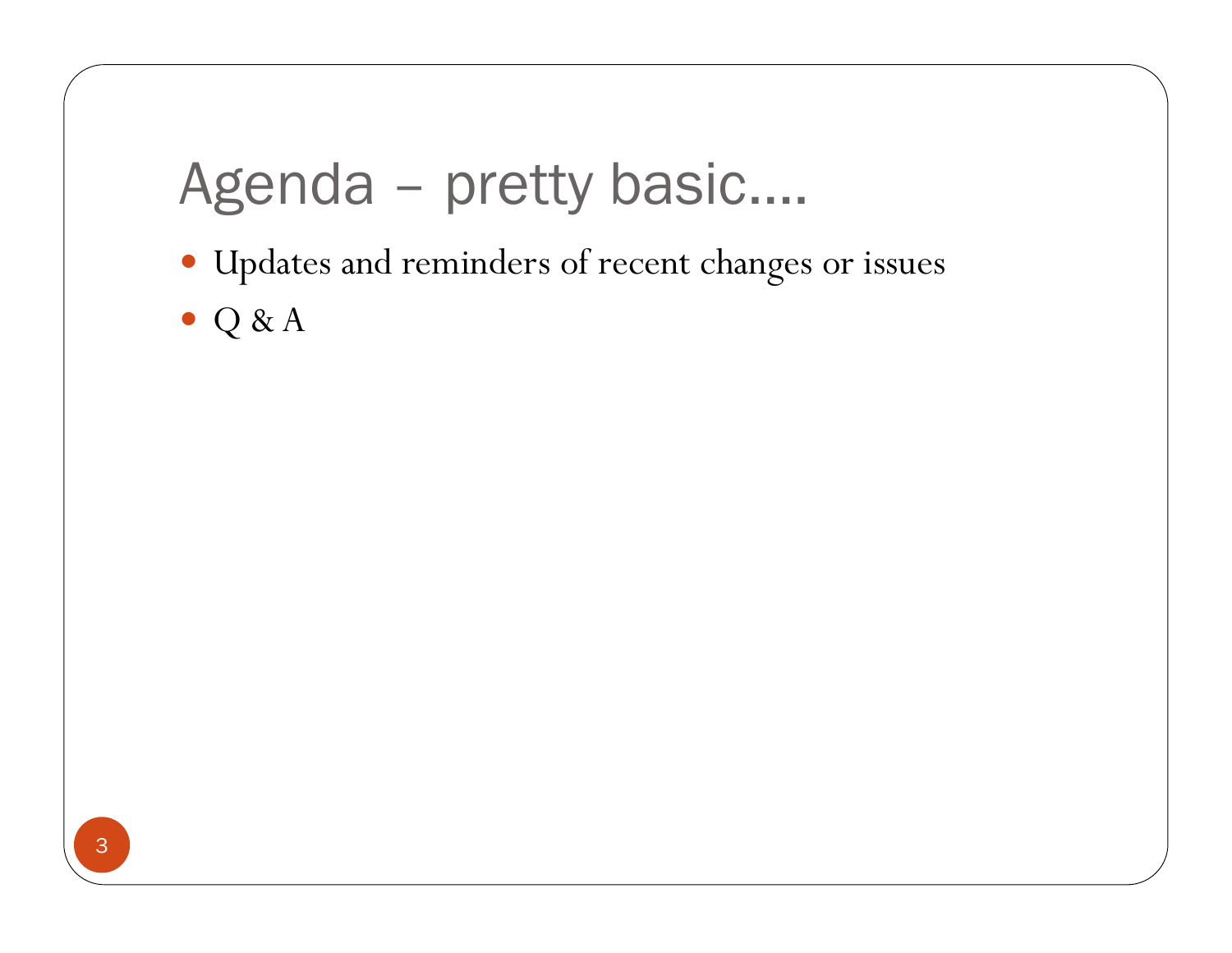# Hanging in there…

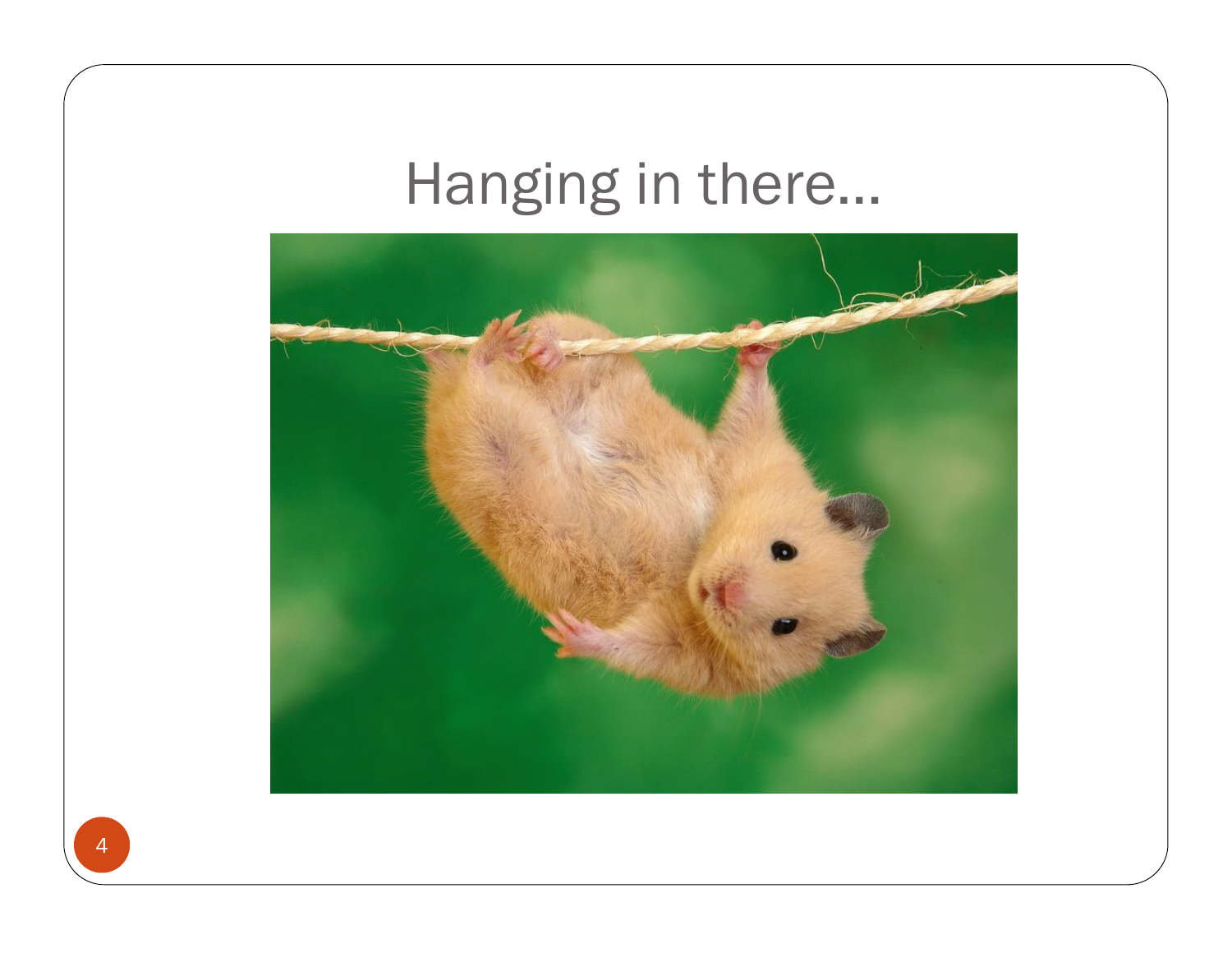# Reminders of some recent

## "happenings"….

- SEVIS performance issues ongoing
- SEVIS-SAVE data issues; delays, delays, delays…
- Letter from SEVP to President of College / University if no re-cert app filed.
- SAOC unit creation
- SEVIS II vision document
- 0 SEVIS II webinars
- 0 OPT and SC's enforcing the 30 day filing window
- 0 CBP halting the stamping of I-20 forms and DS-2019 forms
- 0 Sanction Law passed regarding Iranian students and certain programs of study
- DACA and international students
- 0 Automation of I-94 cards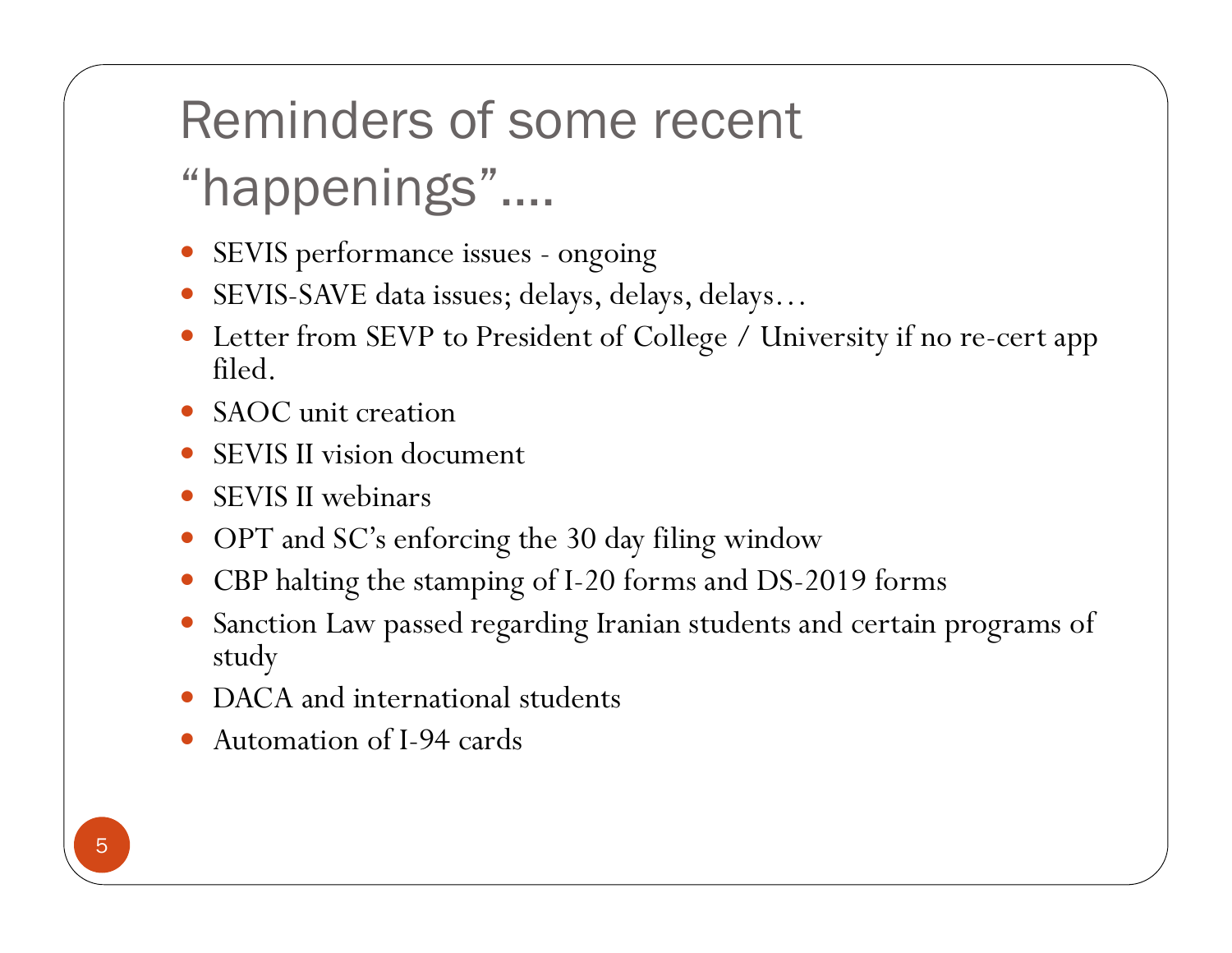- IEP accreditation FAQ
- ELIS filings
- Updated STEM CIP list
- Syrian Special Student Relief
- IRS-ITIN new requirements conf call 9/13/12
- New SEVP memo on Monday re; out-of-cycle reviews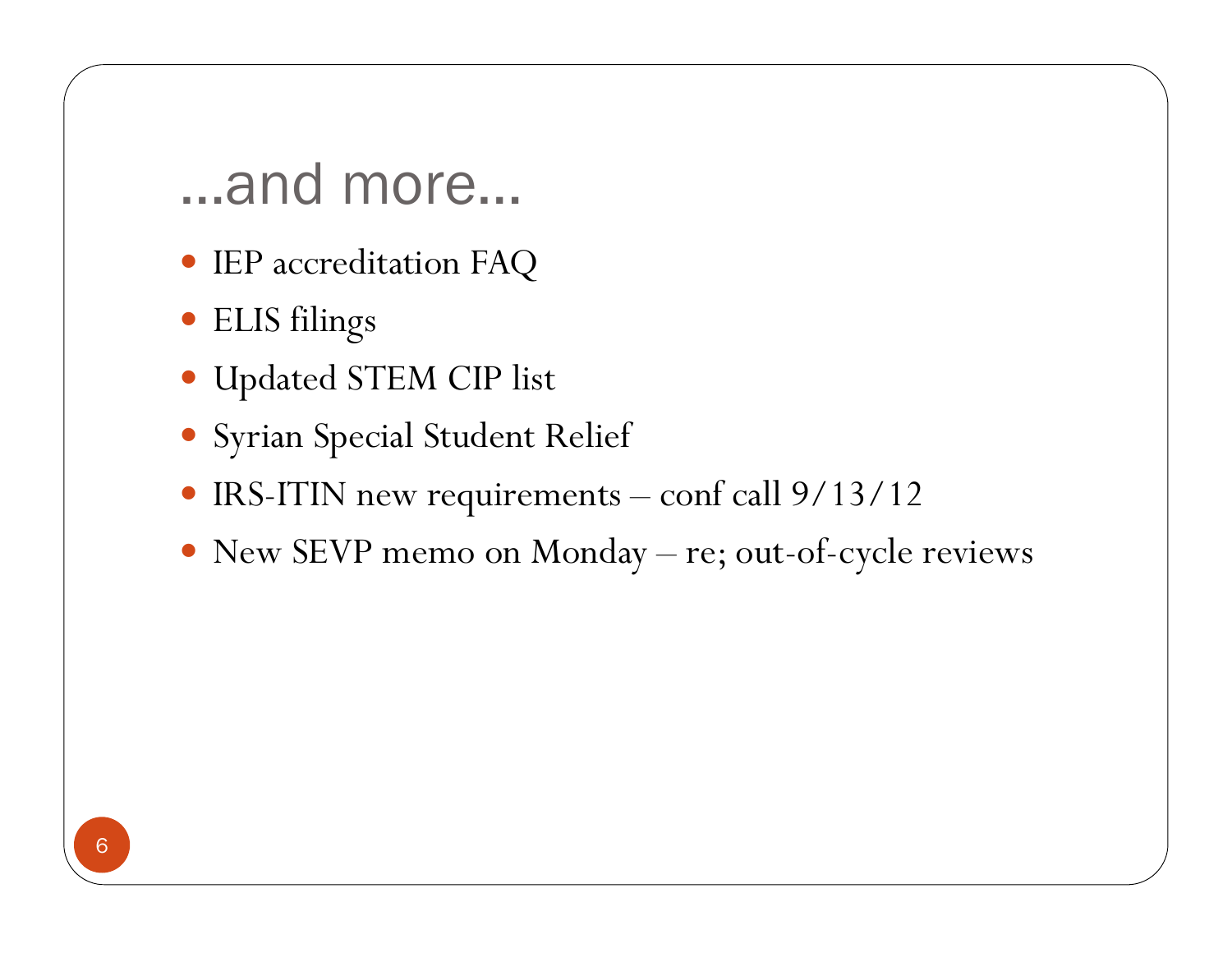## SEVP – J programs…

- EVP letter to program sponsors
- Emphasized focus on cultural components
- OIG report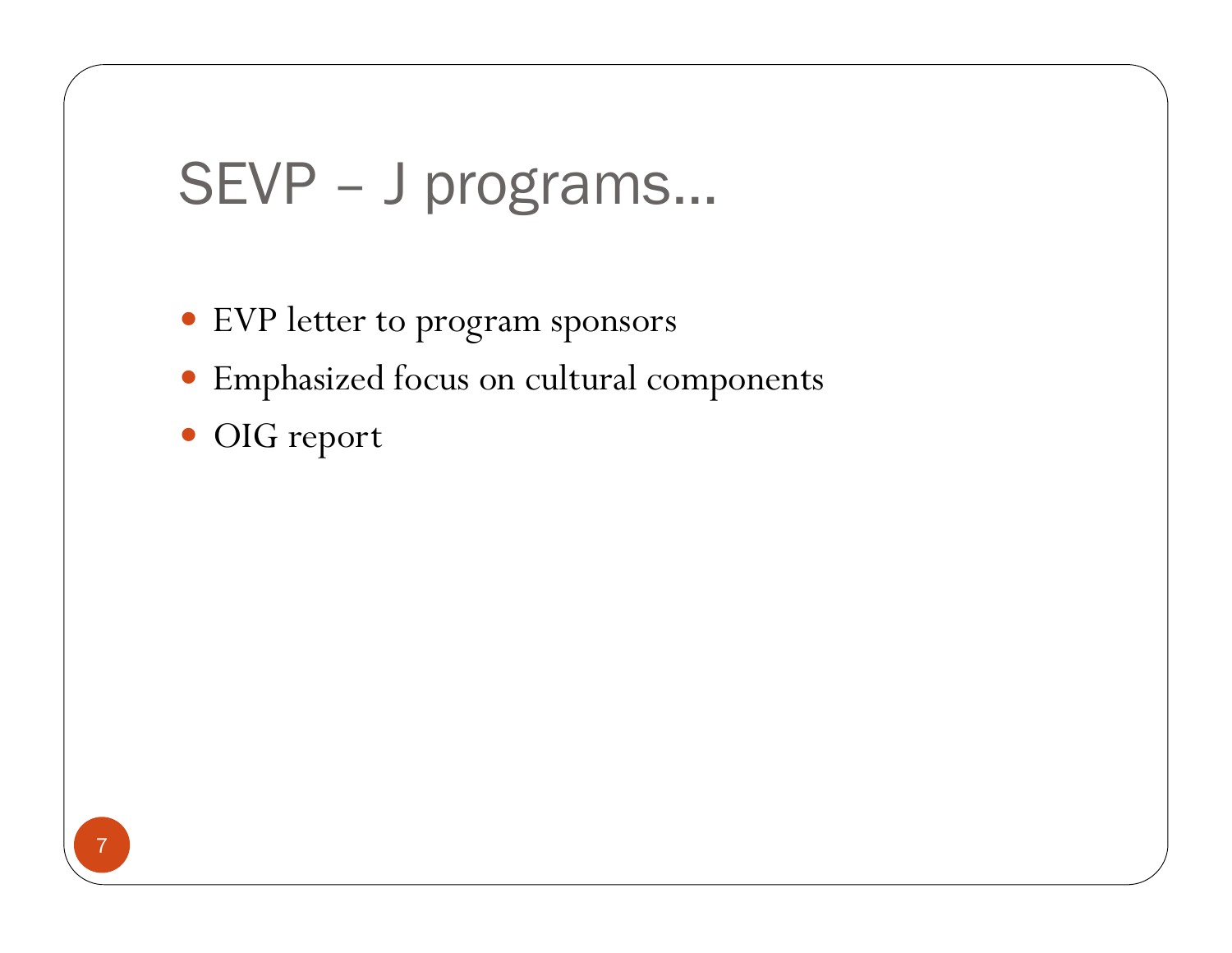## Questions – more:

- SEVIS performance issues? Any hope for improvement?
- Update on regulation re-writes?
- $\bullet$  Policy drafts published end of September
	- 4.1.1 –public and ED accredited schools do not need to add "every" instructional site – only those that allow a student to complete more than 51% of degree requirements at that location? BUT – that we may be asked for info on the other sites by DHS at any time?
	- 4.3 We do not need to have an actual office at each instructional site, but must simply have an office at the MAIN school site? (that is accessible to all students….but…some of our students are 6 hours away from our main campus…is that "accessible"??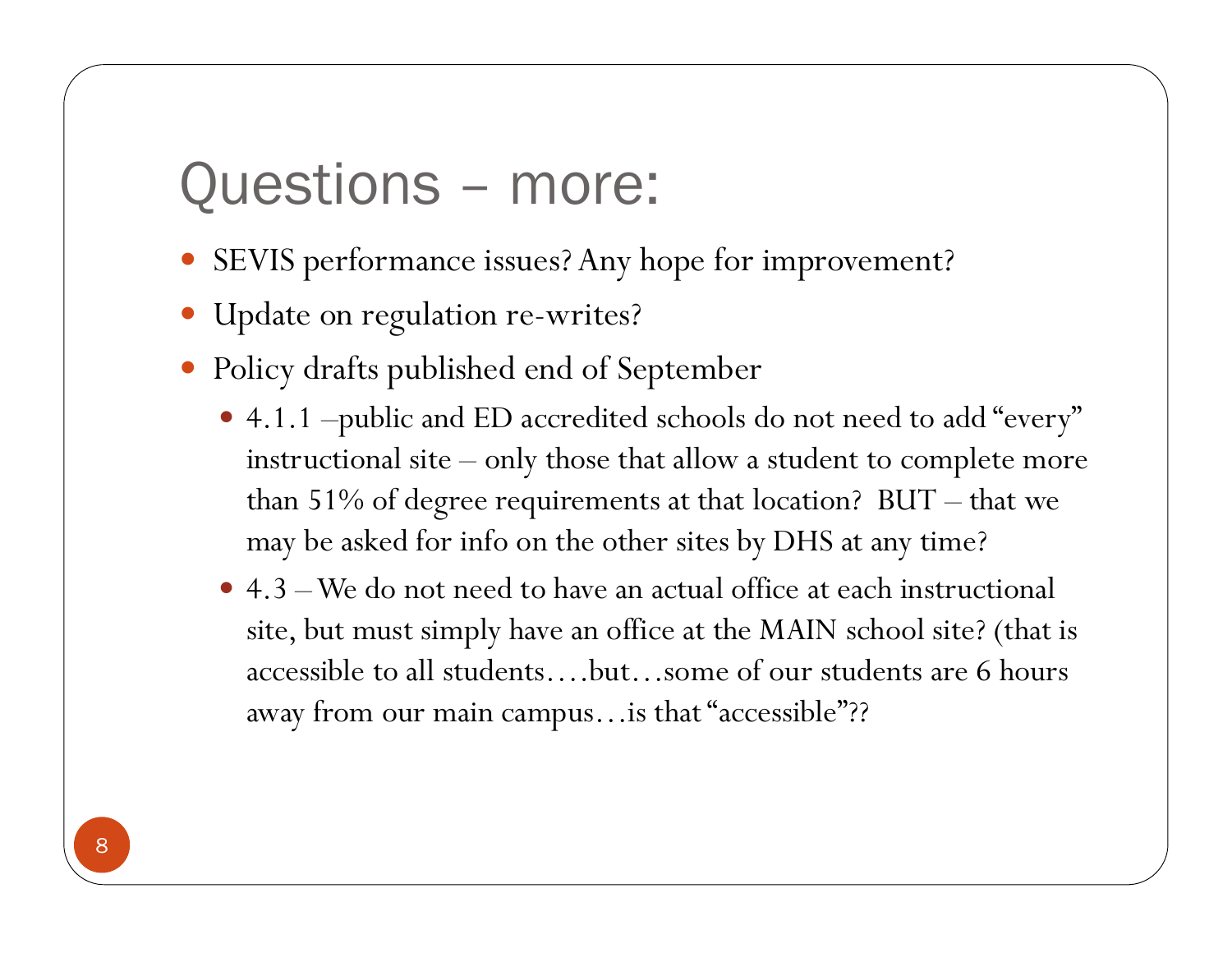- Records Retention and file integrity memo but topic was actually out-of-cycle reviews– 10/15/2012
- Iranian sanction law and prohibiting study within certain fields based on conditions.
	- Are DSO's expected to judge and enforce this by denying I-20 issuance to certain Iranian students? Will this be based on CIP codes?
- Regarding DACA and F-1 or J-1 students who have fallen out of status….yes – they are asking us if they would qualify…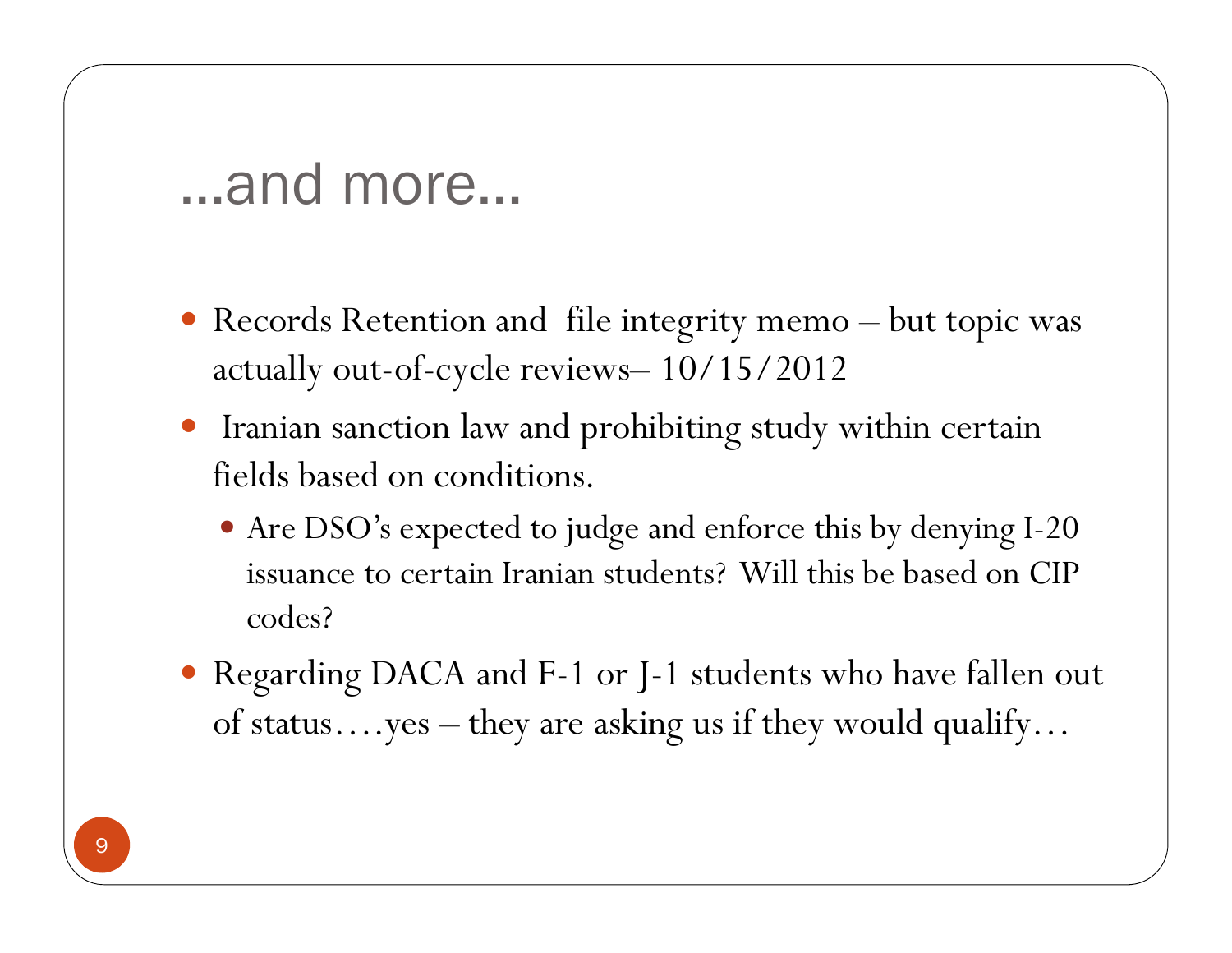- Transfers and travel…please clarify?
	- We are confused by these differing interpretations, as the transfer of the SEVIS record between schools has little to do with the U.S. presence of the student. Certainly the student has to travel \*\*back\*\* to the U.S. with the correct I-20 form, depending on which school still owns the SEVIS record – but why can a student not depart before the transfer release date, and then return with the new school's I-20 after the release date? We thought SEVP was trying to ensure that students remain on the same SEVIS record as much as possible – rather than having multiple SEVIS records for each student.
	- Also what are DSO's to do if they do not know that a transfer student has departed, and have gone ahead and issued a transfer I-20 form? When the student re-enters with that transfer form, is he or she in valid status with the transferred SEVIS record? As the timing of this clarified policy is unfortunate (mid summer), and most schools have already issued whatever transfer I-20 forms are needed, can we let those transfers stand, regardless of the travel plans of the affected students?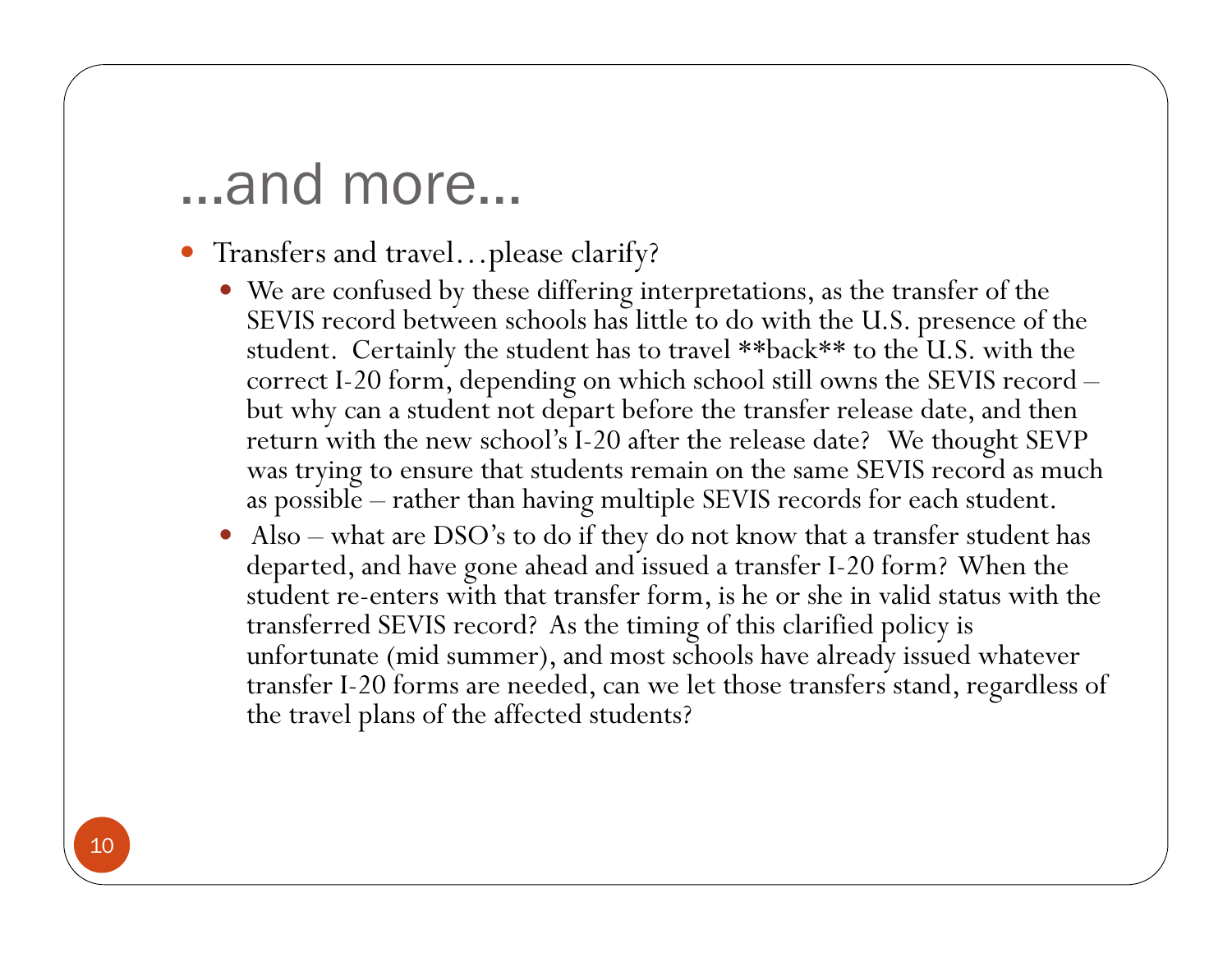- 0 More transfers:
	- DSO's often have questions about the timing of transfers. SEVP has continually reminded DSO's that they should always work with a student to allow a transfer whenever possible. The DSO training document however, states that: "A student must maintain status by attending classes until the transfer release date. An F-1 student cannot decide to transfer in the middle of a term and immediately stop attending classes. Such an action would be a violation of status and the student's SEVIS record should be terminated." Please confirm this statement – that in fact – if a student is enrolled mid-term, decides to withdraw and begin a new program of study at another school, and the start date is less than five months away, DSO's would then be required to terminate the record, and then transfer the terminated record?
	- And related: but how does this impact the student who arrives, and \*immediately\* wants to transfer? SEVP has said that indeed we should process these (even to the extent that we make up information to register the record so we can transfer it…)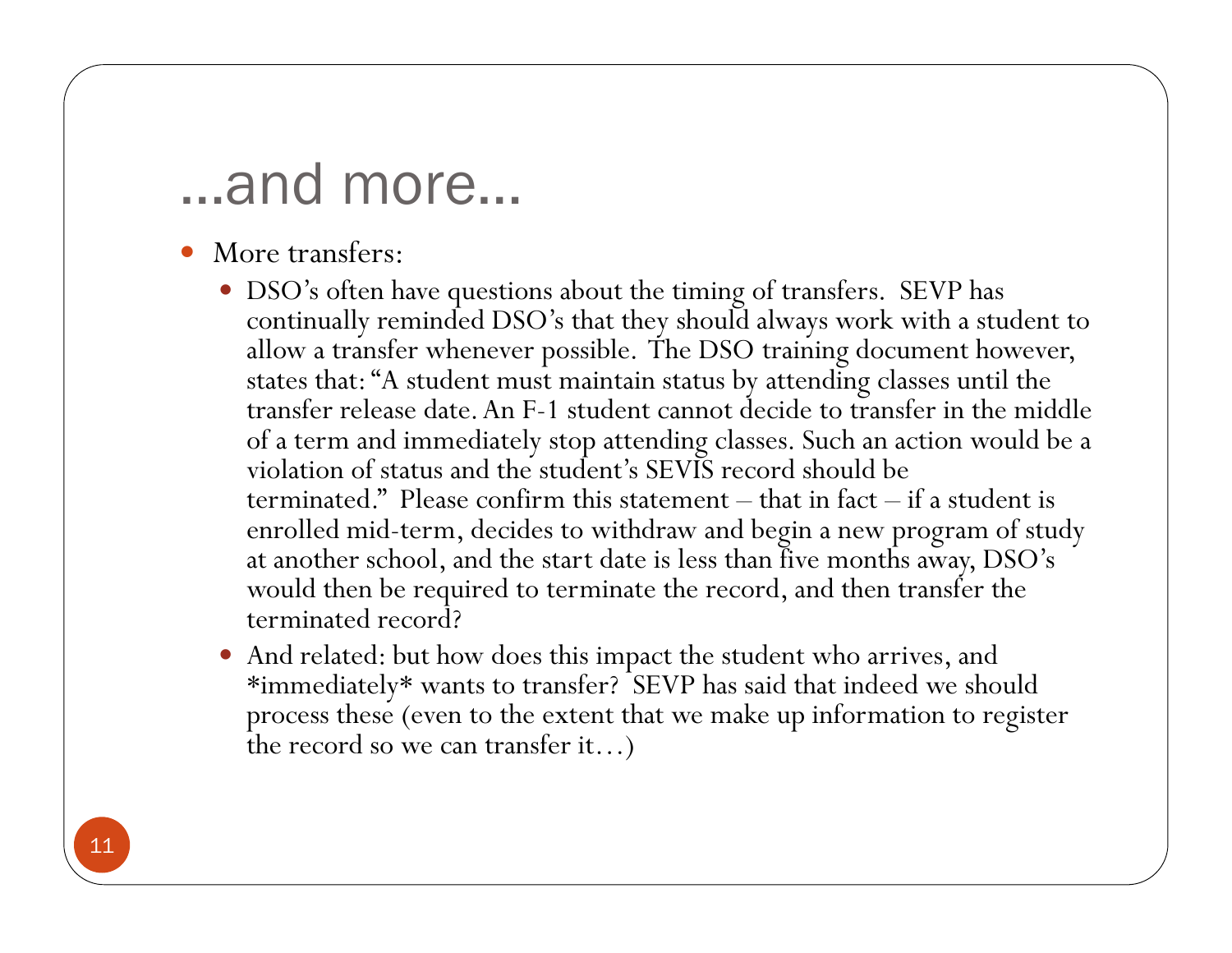- Can strictly online schools be SEVP approved? http://studyinthestates.dhs.gov/school-search
- An int'l student cannot get an I-20 from a non-SEVP school and cannot do concurrent enrollment, but can the student take a class at the unapproved school above and beyond their full course load or in the summer?
- Is it appropriate/legal for a SEVIS Help Desk Official to review a student's academic record. We have noticed that the SEVIS Help Desk has been requesting grades, transcripts, attendance, and or verification of enrollments to make correction decisions, even on correction requests that are due to technical or clerical errors. It seems like there's a push to review a student's "normal progress." Is this the case?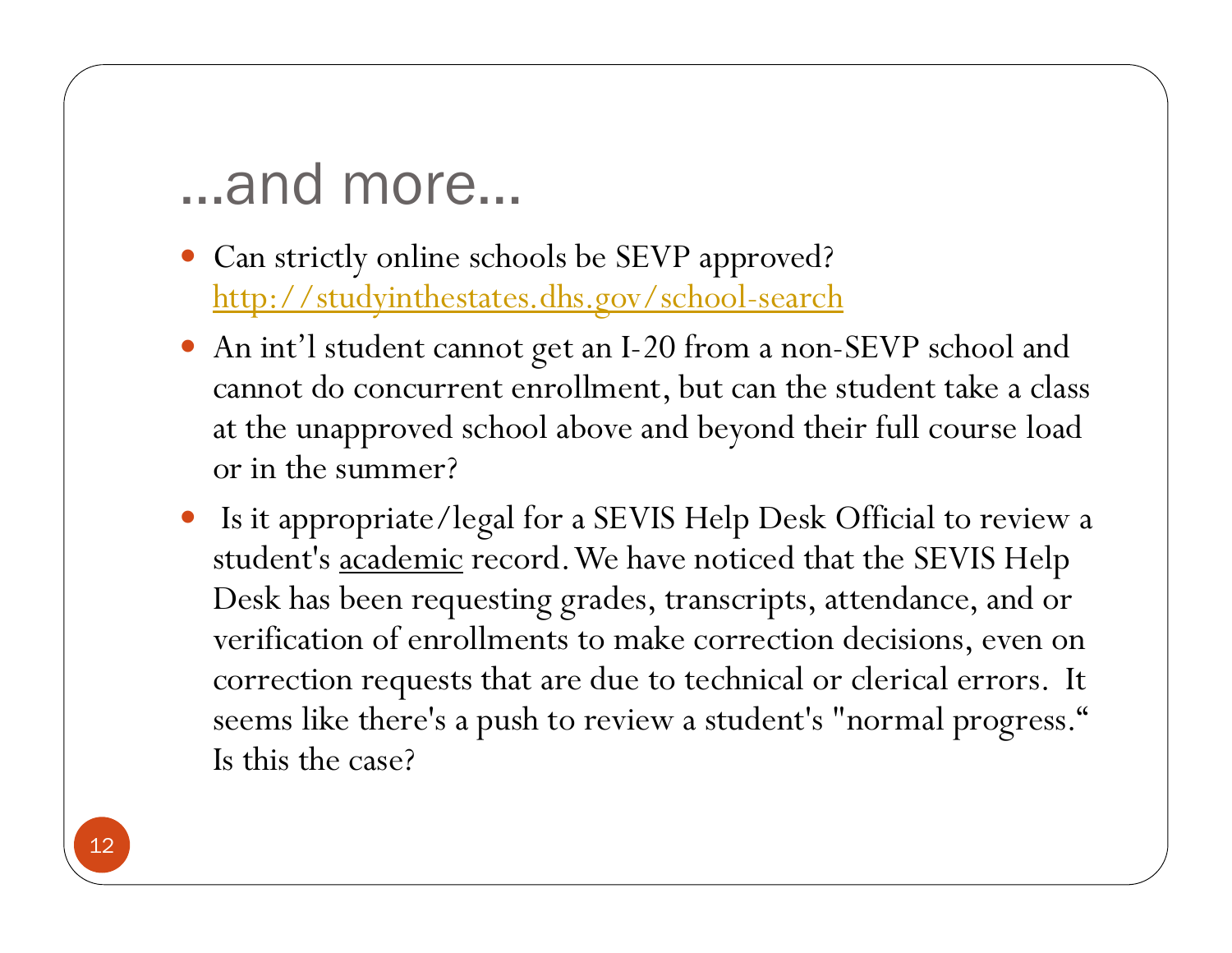- Regarding the "Letter to School President" if no recert app filed by 30 day window – but often these delays are due to SEVP processing and not DSO negligence. Can you NOT send the letter if you know that you are holding pending updates? People are worried they might get fired…;-(
- IEP FAQ: we need proof from the accrediting agency that the IEP is specifically accredited -- But – accrediting agencies do not generally accredit individual programs…??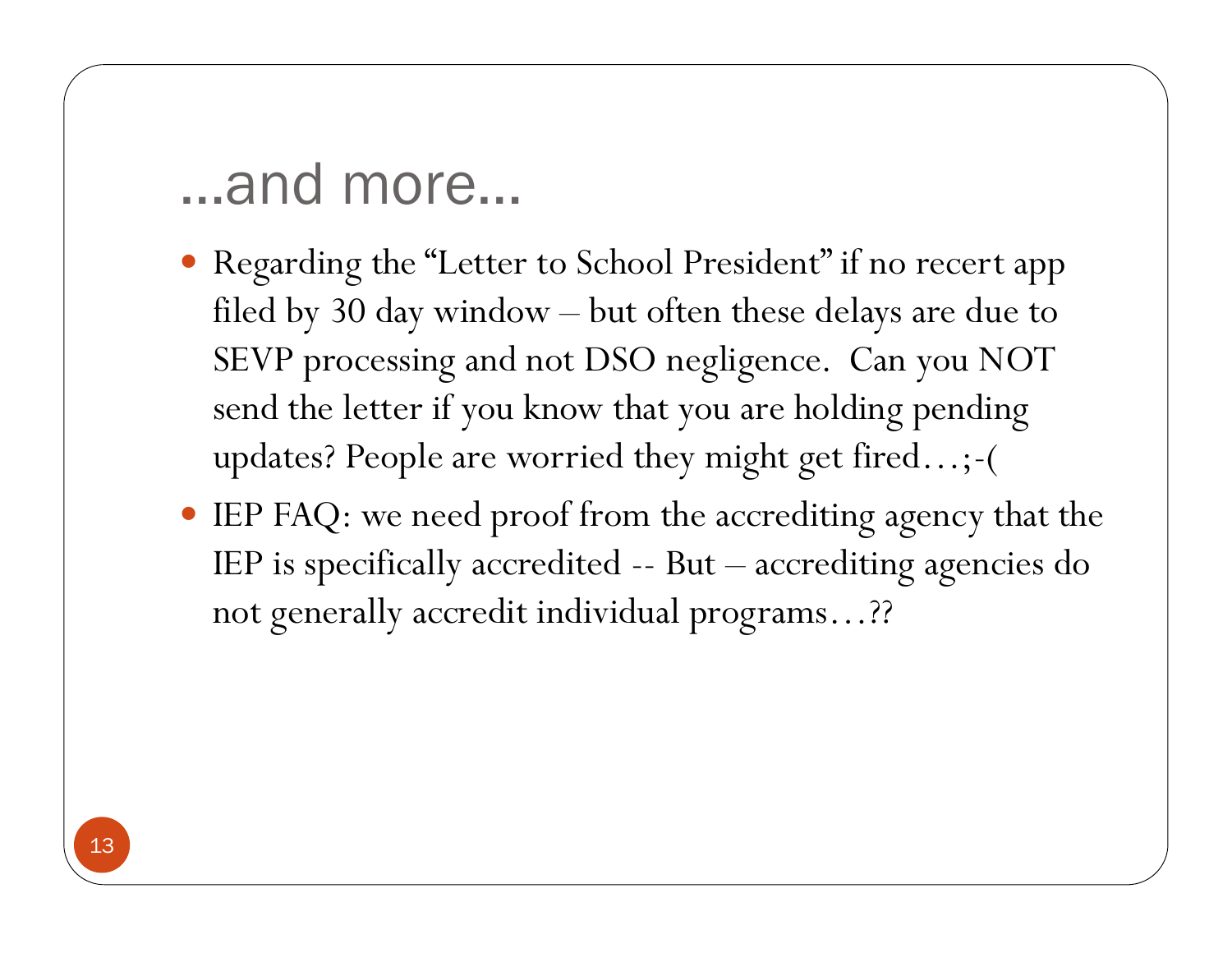- Primary AND secondary majors may be used to confirm eligibility for a STEM OPT extension per 8.1.3 of the OPT guidance, which indicates:
	- "The DSO must annotate the Form I-20 with the proper CIP Code of the secondary major." And "If a student has a double major and obtained regular post-completion OPT on the non-STEM CIP or a STEM CIP that is not approved by DHS, the student is ineligible for the 17-month extension."
	- Batch schools must swap majors around in RTI, which often violates business processes, not to mention that it just shouldn't be necessary. Any way this might be corrected in a future upgrade?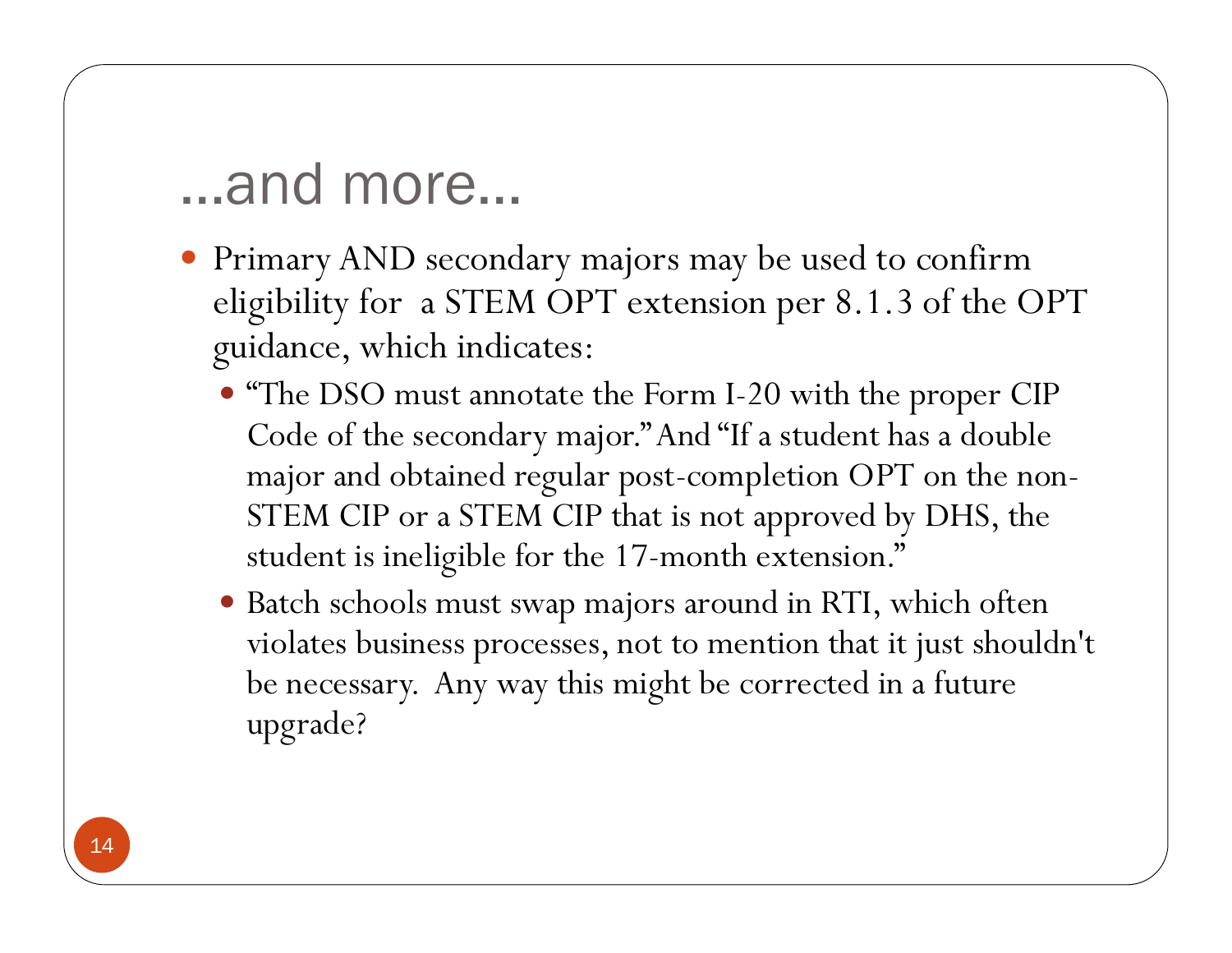- $\bullet$  The regulations require F-1 students to attend full-time, with limited and carefully defined exceptions. We have been informed that historically, the ADA does not apply to international students, and so they cannot attend school part-time for longer than the regulations allow (one year). We have heard that in cases where a disability has been confirmed, that schools may write to SEVP and receive "a letter" confirming the nonstandard program of study, that would allow part-time enrollment. Can you confirm this?
- F-2 child currently present in the U.S., needs to switch parental sponsorship from one F-1 parent (Parent A) to the other (Parent B)?
	- Is it necessary to file an I-539 and go through a change / extension of status application in order to place the child's I-20 form and SEVIS record on Parent B's SEVIS record?
	- depart the U.S. and re-enter with Parent B's sponsored I-20 form?
	- More simply can we just add the child's dependent record to Parent B's SEVIS record, and issue the new I-20 form, and terminate the old dependent record on Parent A's SEVIS record?
	- If we can use the latter process, will there be a problem if the new SEVIS ID  $\#$  does not match the number on the visa?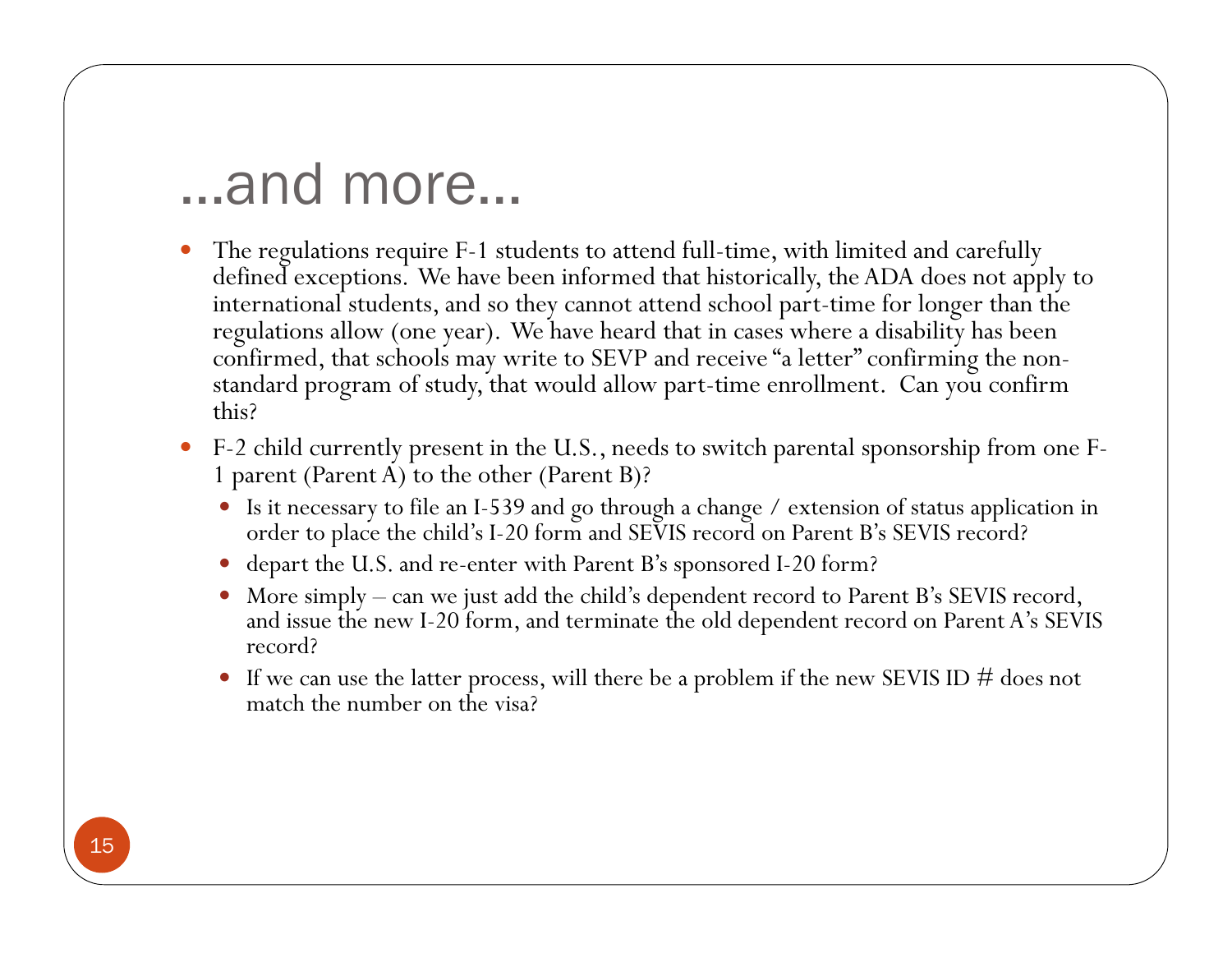- Summer term enrollment:
	- Is this required for students who begin their academic programs in January?
	- What if your school does not offer a full complement of summer courses?
- 0 Short-term and Hybrid Programs:
	- Can you discuss the guidance given from USCIS on how universities should handle hybrid programs? For example, should the I-20 dates be set for the entire program period, or just for the period of US presence? How is USCIS handling the various trends in online and hybrid education?
	- O If a program has a required two-week residency period, and the I-20 is issued for that period, is there a 60 day grace period after the two week period (and the I-20 form) expire?
- Can Cap exempt employers filing H-1B's employ F-1 students under cap gap?
	- We think the answer is no …but please confirm?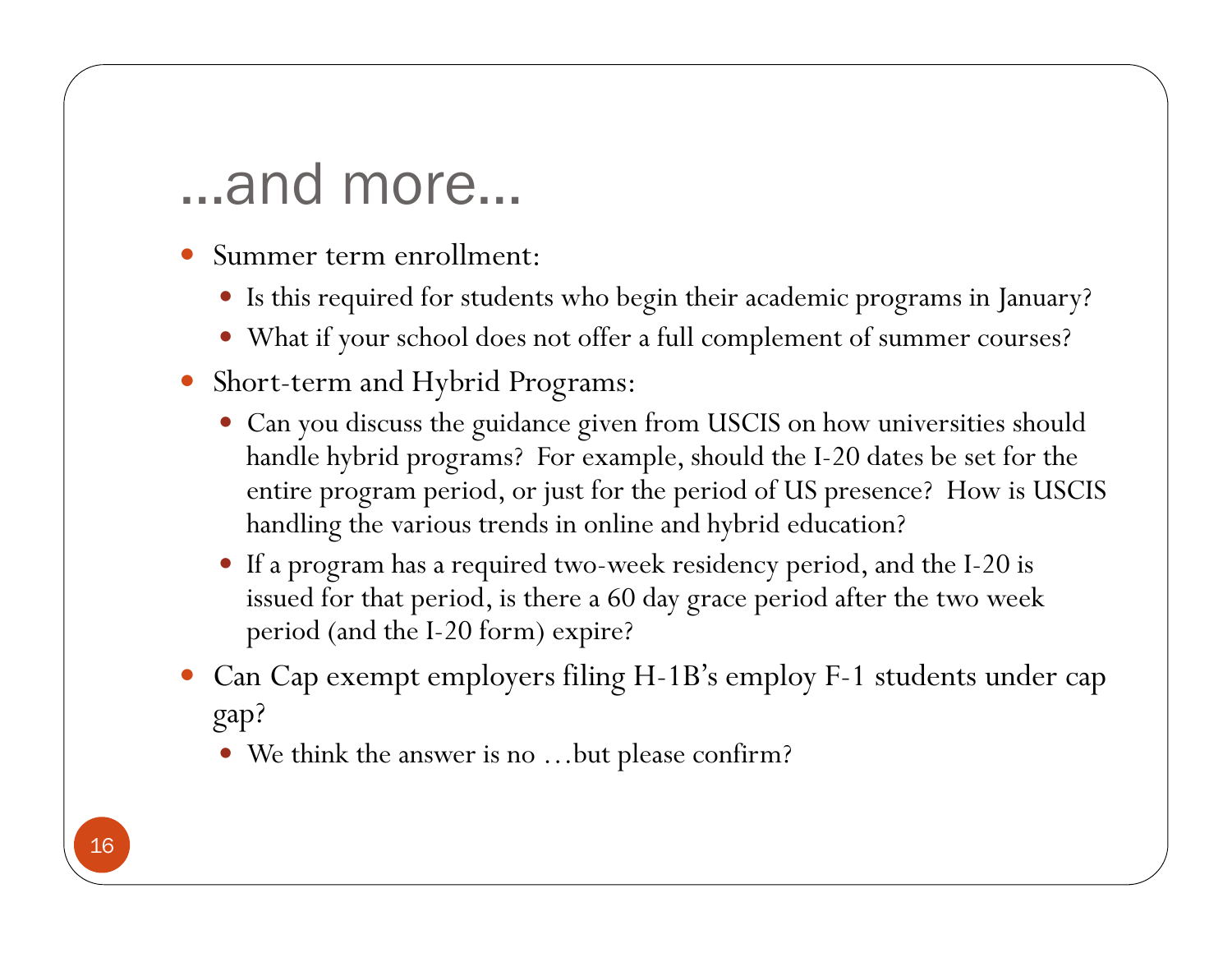- $\bullet$  In the DSO training document, it states: "**Important Note:** For those school officials who are directed to complete training as either a pre-qualification for school certification or as part of a corrective action plan, it is recommended that you view all the available lessons and complete each of the exercises and quizzes. You must complete the course exam with a satisfactory grade of 80%. You will be able to print out a certificate as proof of completion which you must retain."
	- Is DSO training via this course now required?
- $\bullet$  In the DSO Training document, it states: "Defer the program start date when a student is within five working days of their program start date and USCIS has not adjudicated the change of status. If the student is nearing the end of their current status, advise them to file for an extension of status to the next program start date. Deferring the program start date keeps the record from canceling while the Form I-539 is pending with USCIS. So long as the change of status application is pending with the USCIS, the student's name will display on the associated lists of students."
	- If a student maintained status to within 30 days of the program start date however, , and the change of status was timely filed, he or she should not need to file an extension. Please confirm?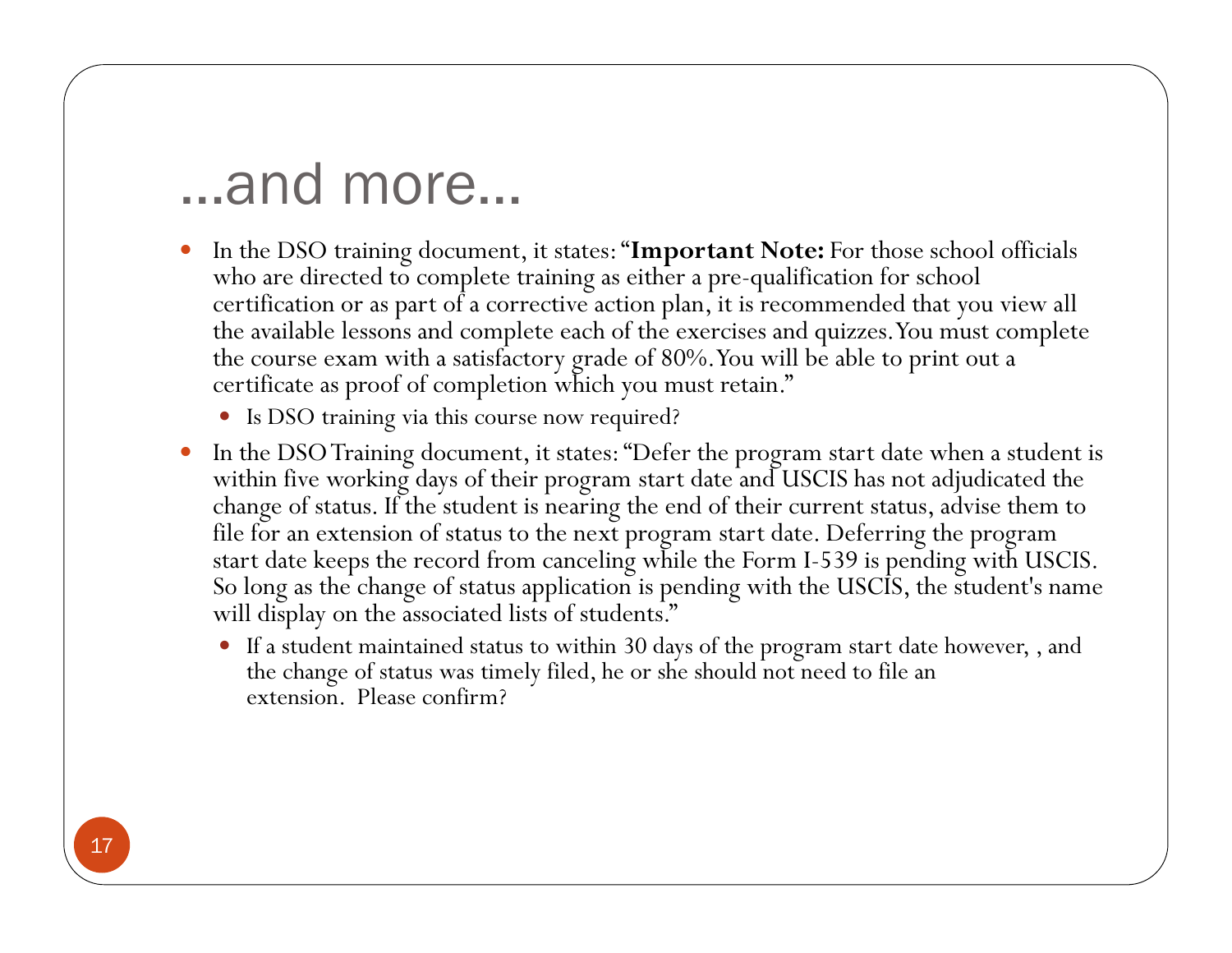- What to do when a student fails to complete by end date and fails to submit a request for an extension prior to the program completion date listed. Leave alone or terminate?
	- Regulations (8 CFR 214.2 (f)(7)) state that the student must apply for an extension prior to the program completion date listed in order for an extension to be approved and that a student who does not complete his/her program by the completion date listed and is ineligible for an extension is considered out of status, so a termination of the record seems required?
	- However…recent guidance from the SEVIS Help Desk: records of students in this situation should be left alone and will be "auto-completed' by SEVIS at the end of the grace period.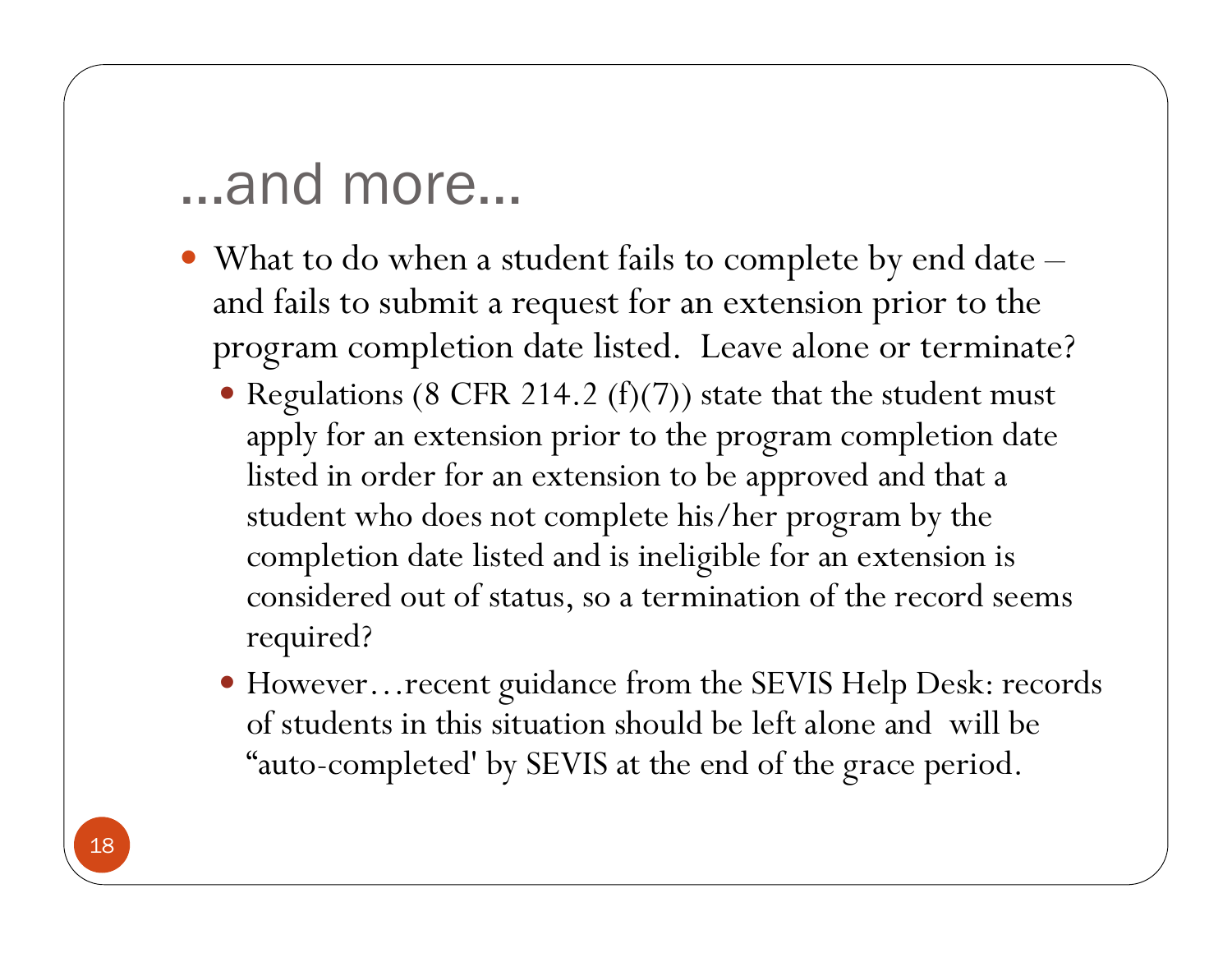- Grad student's professor leaves school A to work at school B. Grad student will still get degree from School A, and be funded with an assistantship from School A, but will physically work at School B.
	- Can we do this as on-campus work at an off-campus location? How to document?
- We have seen an increase in students admitted by CBP on terminated or expired SEVIS records. Admission has been granted without an I-515.
	- apply for reinstatement, OR
	- Students have been admitted "incorrectly" if they were not given an I-515, and do not really have the opportunity for reinstatement: they have 30 days to resolve status or leave.
	- Reinstatement or re-entry both seem like viable options here can we have guidance on these situations?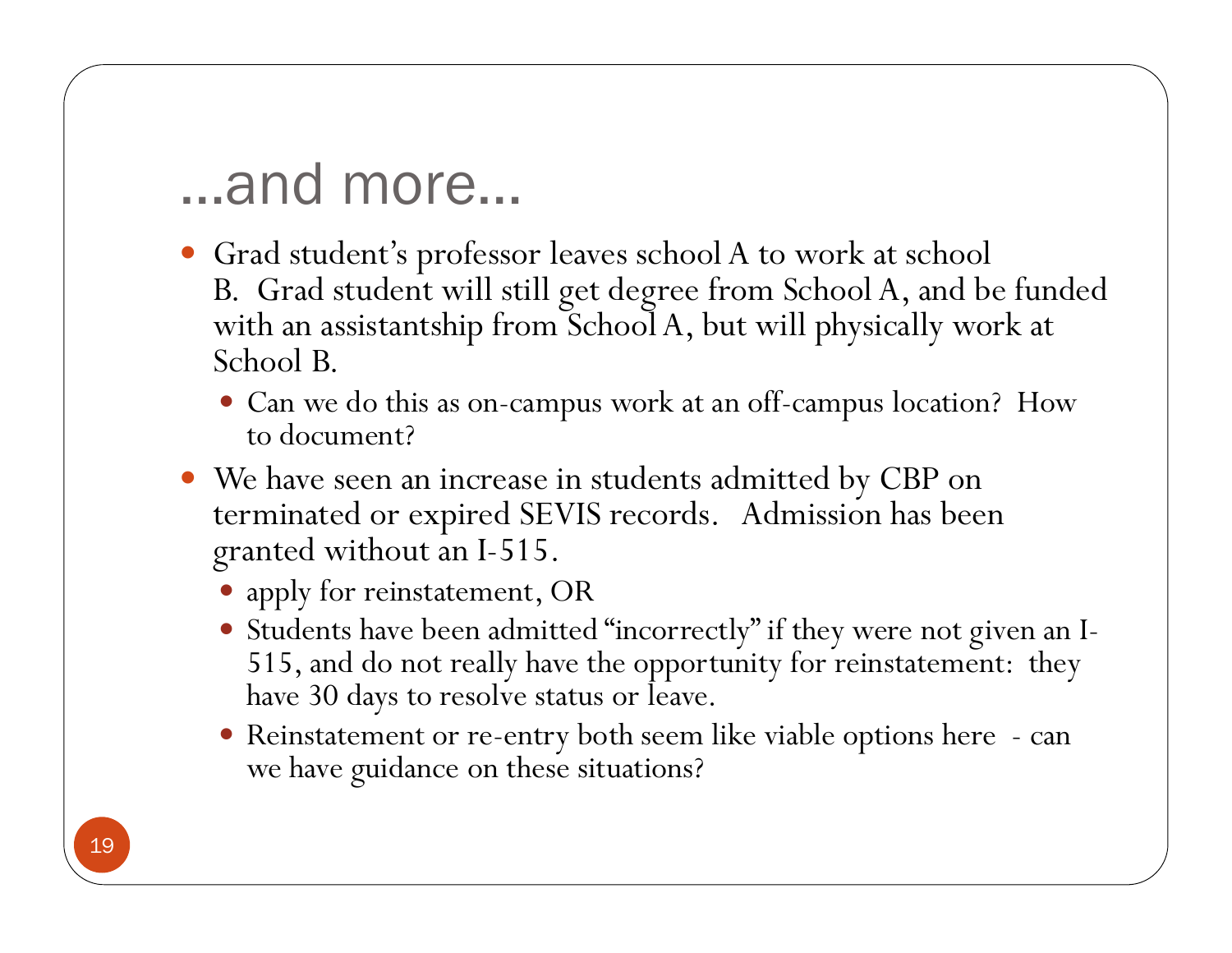- Does SEVP have the legal right to require I-9 form copies to confirm employment status of DSO's?
- For I-17 updates concerning DSO additions or deletions, should we be mailing an original signed copy of the I-17? Should we email it? Or not send it at all? We have had conflicting advice.
- There was a known glitch that the name of newly added or amended DSO's were not printing on the I-17. Has this been fixed? Are we allowed to write in the name if not?
- Where and how do we list non-degree and certificate programs on the I-17 form?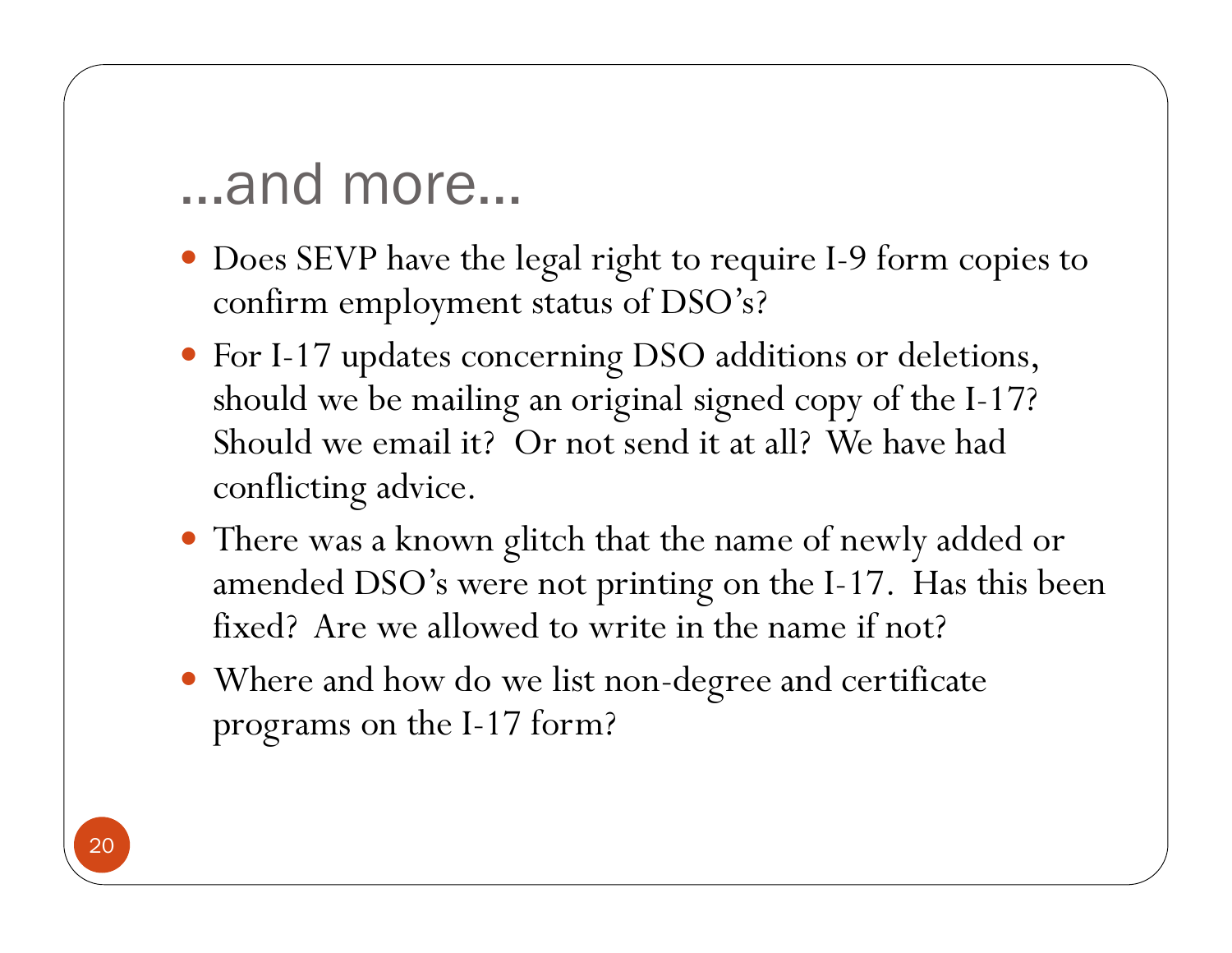- When the I-17 asks for average number of classes, are they asking for the number of sections taught all year, or the number of distinct courses offered throughout the year?
- NAFSA has received literally dozens and dozens of complaints regarding the process being followed for I-17 updates, and recertification.
	- Can you update us on how this process is going, and whether you are making any progress in improving things for both your adjudicators and PDSO / DSO's at applying institutions?
	- Why are your template emails for I-17 updates so confusing and contradictory, in some cases?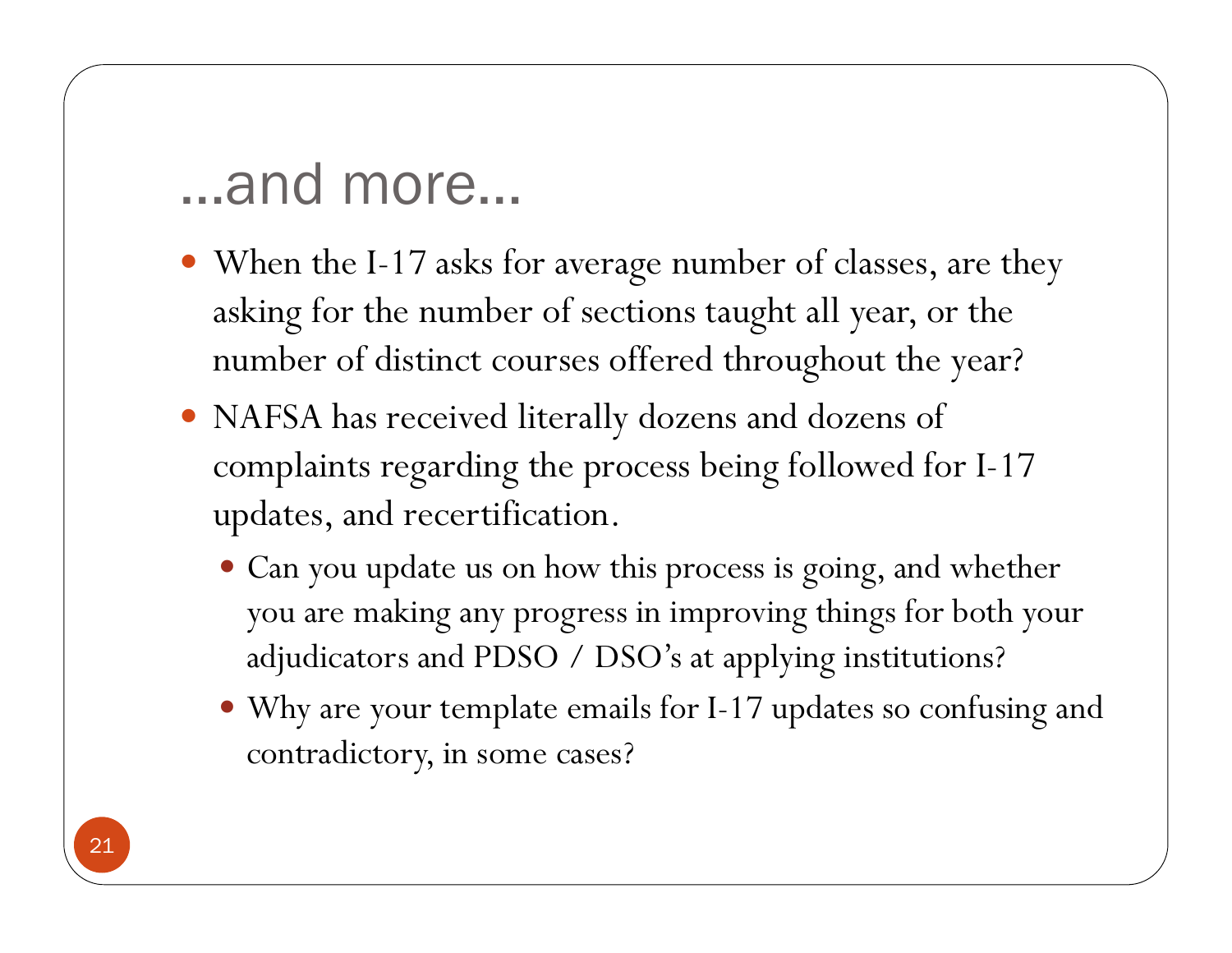Similar to the "Trusted Traveler programs, can SEVP set in <sup>p</sup>lace agreements between long established and accredited schools to streamline the re-certification process? For instance, it seems a waste of everyone's time to have to provide evidence of large public universities' authority to operate in the State, and then to have to follow up and respond to RFE's for more information on what specific state agency or authority granted our right to exist…in some cases the existing Board of Regents or Trustees actually have no authority to approve or deny the universities' operation in any given campus or city.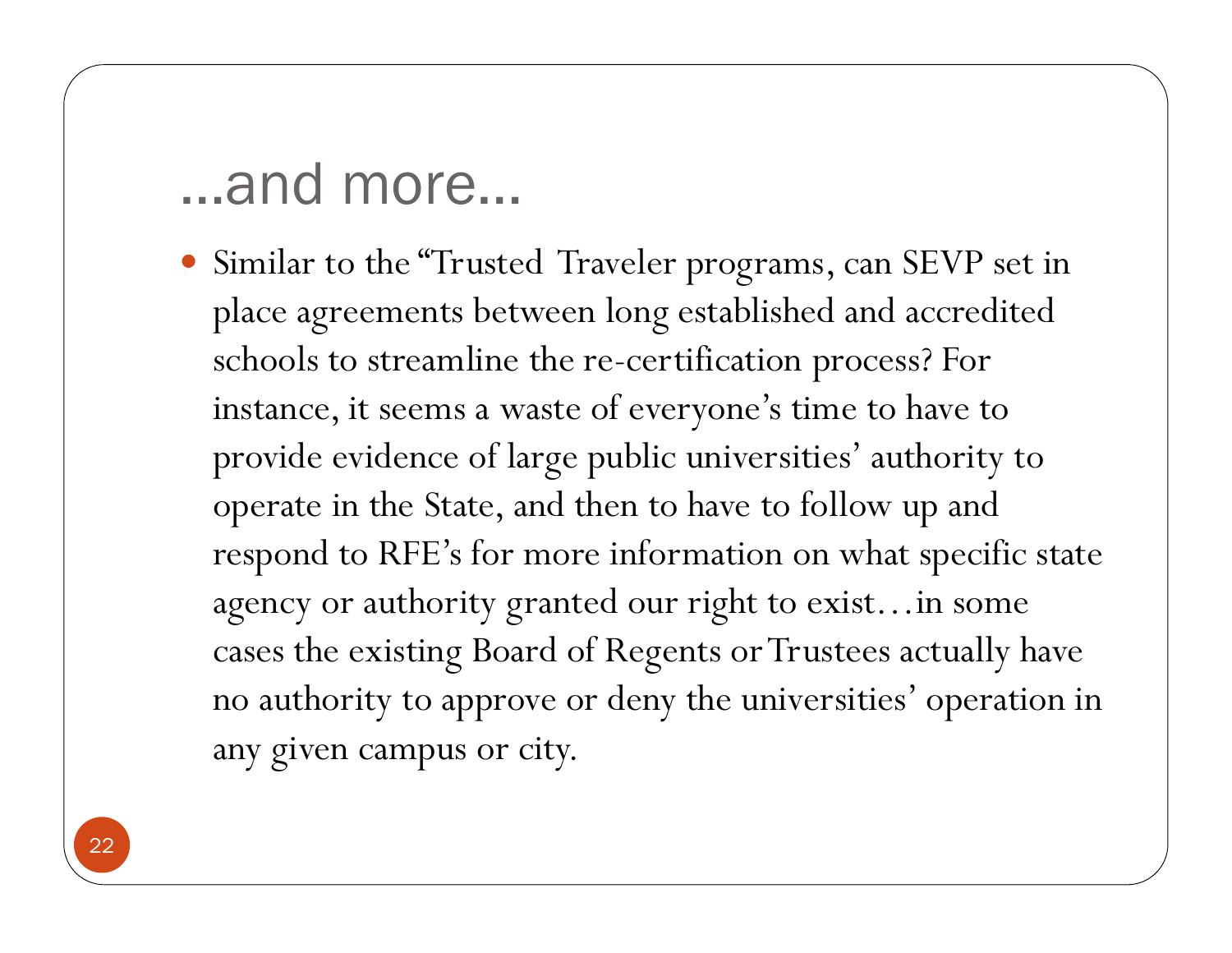- We have heard anecdotally that ICE may be following up with students who indicate a mailing address on the I-765 that is geographically distant from the employer location as updated in SEVIS. Often a student will use the mailing address of a friend, to ensure the card is received, if they are in the process of moving to the employment location…
	- Can you confirm that ICE / SEVP is following up on these cases routinely or not?
	- Should we change our advice to students as far as mailing addresses go?
- Have we had clarification on volunteering for an e-verify organization for the purposes of the 17 month extension application? The 2010 SEVP guidance removed the stipulation that it has to be paid employment; however, it cites the necessity for further rule making. I have had a student receive the extension based on volunteer work for an e-verify organization, but I have been hesitant to advise students that it is acceptable by USCIS. In fact, I had an immigration attorney tell one student he was ineligible for an H-1B petition because he had violated status by volunteering. Yet this same employee used a volunteer position as the basis for a USCIS approved extension application.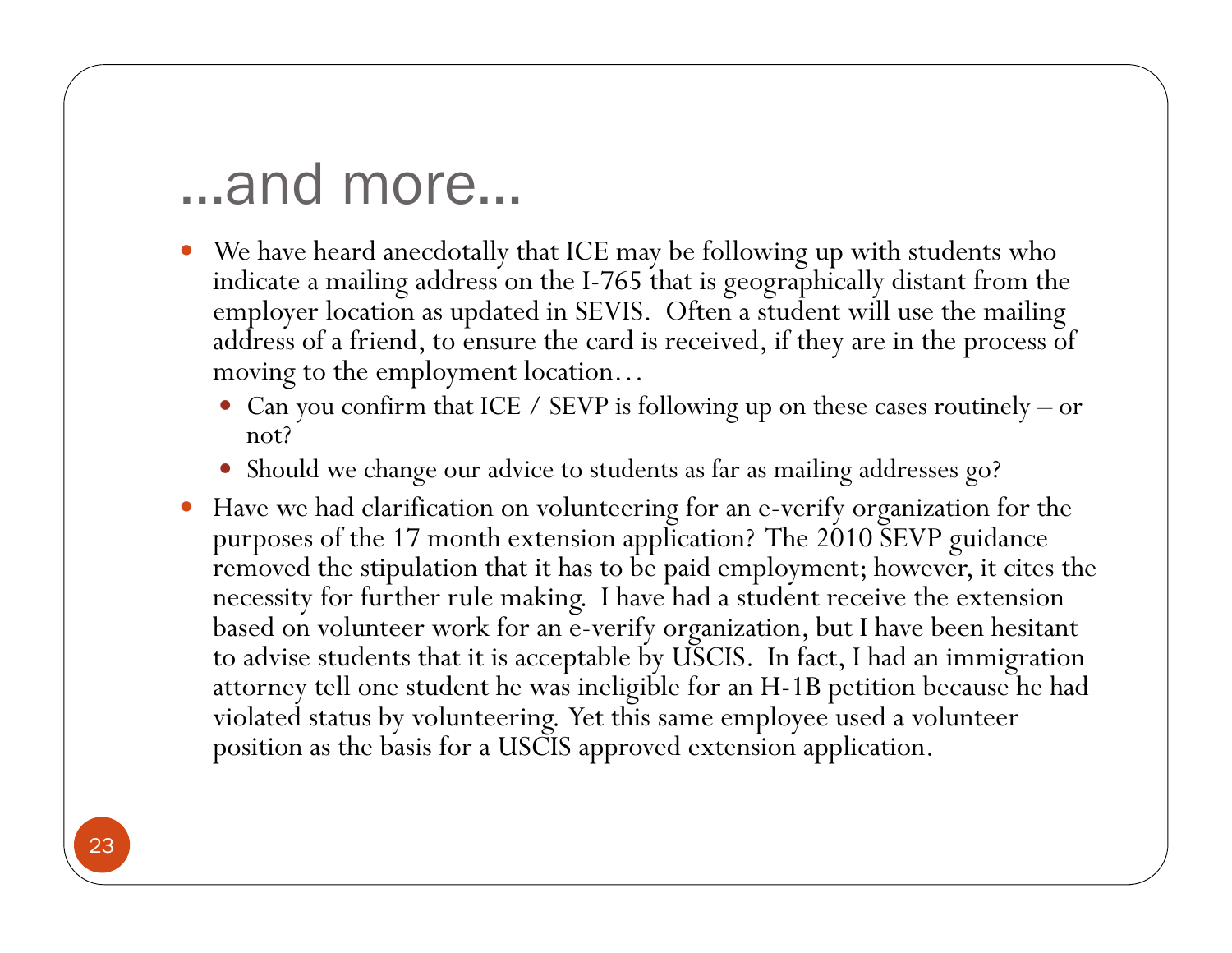- The I-17 has limited capacity for program and degree listings. How are schools supposed to update the I-17 with all degrees and certificate programs – when we often have hundreds. Where are certificate programs to be listed? (Areas of Study (set list plus "Other") and Degrees available (set list plus "Other") are the only fields.
- From NAFSA: Can you discuss the legal or regulatory basis for adjudicating Form I-17 updates, particularly updates to:
	- "Courses of study and the time necessary to complete each" and
	- "Average annual numbers: Classes, Students, Teachers or Instructors, and Non Teaching Employees"
- We note that 8 CFR 214.3(h)(3)(i) lists the "Form I-17 information that requires out-of-cycle review when changed." "Courses of study and the time necessary to complete each" is not listed there.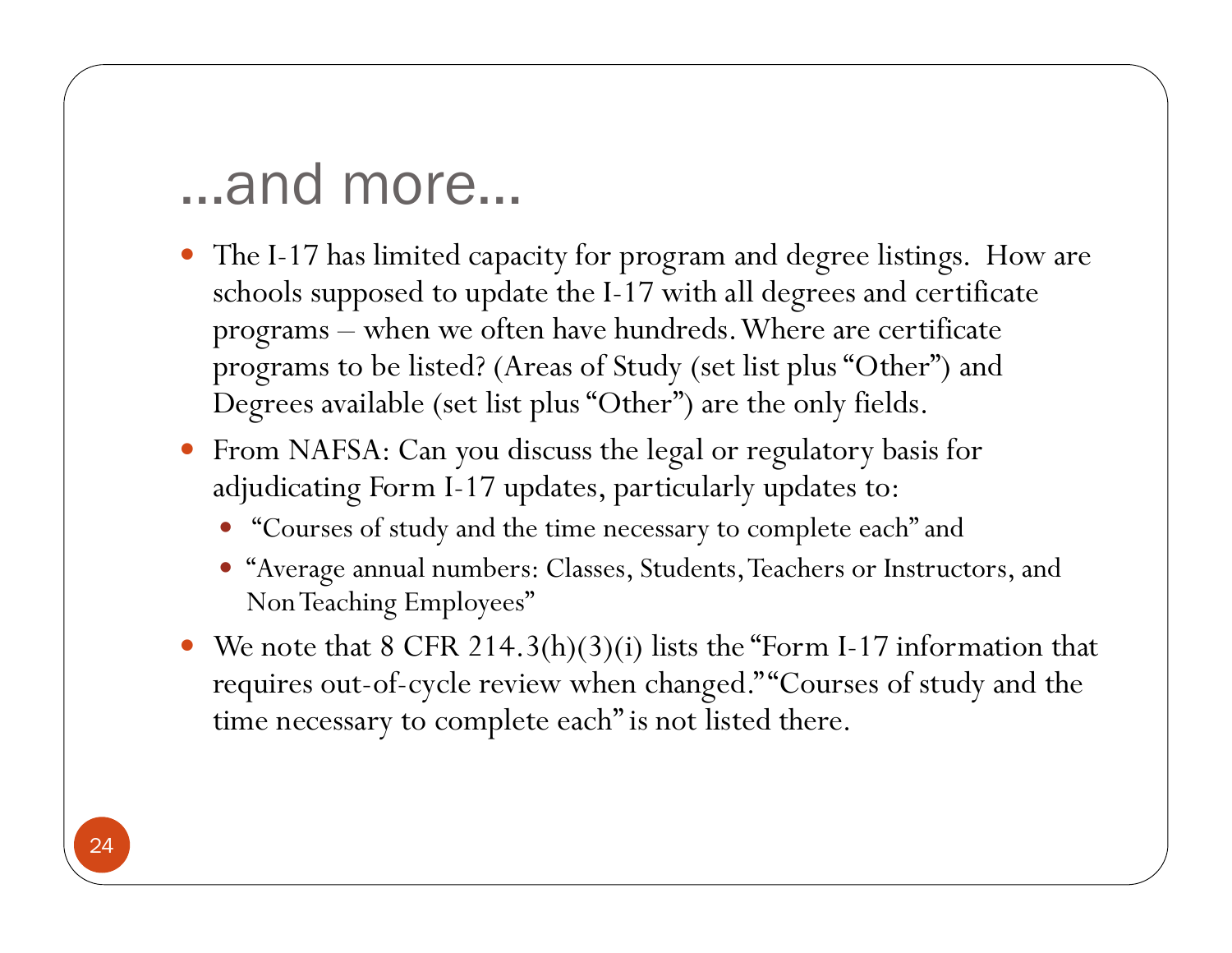- OPT cap gap SEVIS record was terminated at end of 60 day grace period after H denial – and NOT given the 60 days from the date of denial...as indicated in the regs:
	- "A5. If USCIS denies, rejects, or revokes an H-1B petition filed on behalf of an F-1 student covered by the automatic cap-gap extension of status, the student will have the standard 60-day grace period (from the date of the notification of the denial, rejection, or revocation of the petition) before he or she is required to depart the United States...."
- Ie: student's H1B application was denied and she is beginning a new degree. But even though she is within her 60 days following her H1B denial (7/23/12), SEVIS completed her record completed in less than 2 weeks  $(07/31/12)$ . SEVIS helpdesk was called to ask that the student's completed record be returned to active. DSO tried to explain to the SEVIS helpdesk tech that she was still within her 60 days but the tech said she has to file a reinstatement (or travel and reenter) to regain her status. The tech said she didn't have the cap-gap extension, but her H1B application was filed while her OPT was still valid. Please confirm the helpdesk was wrong…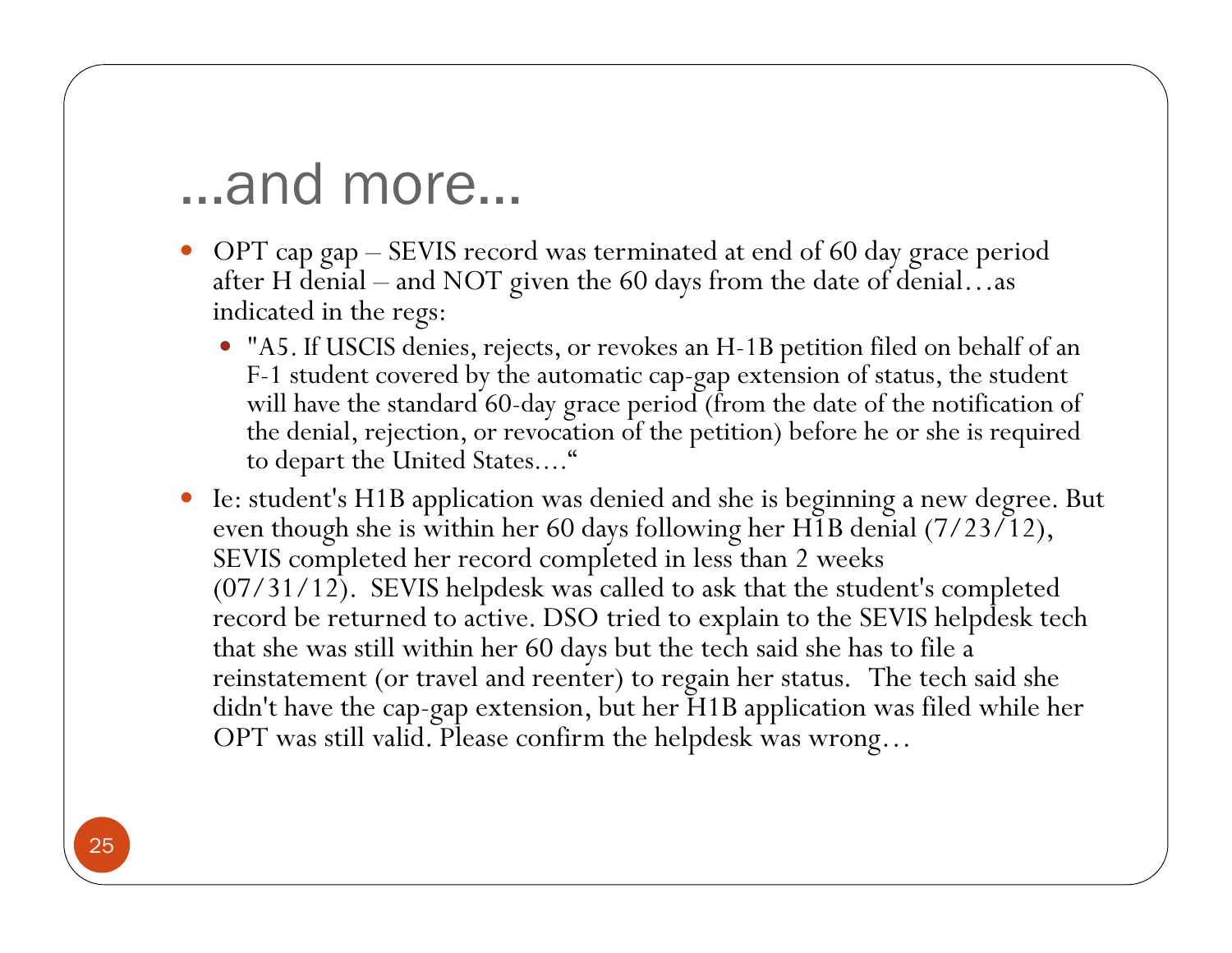# Questions – open: